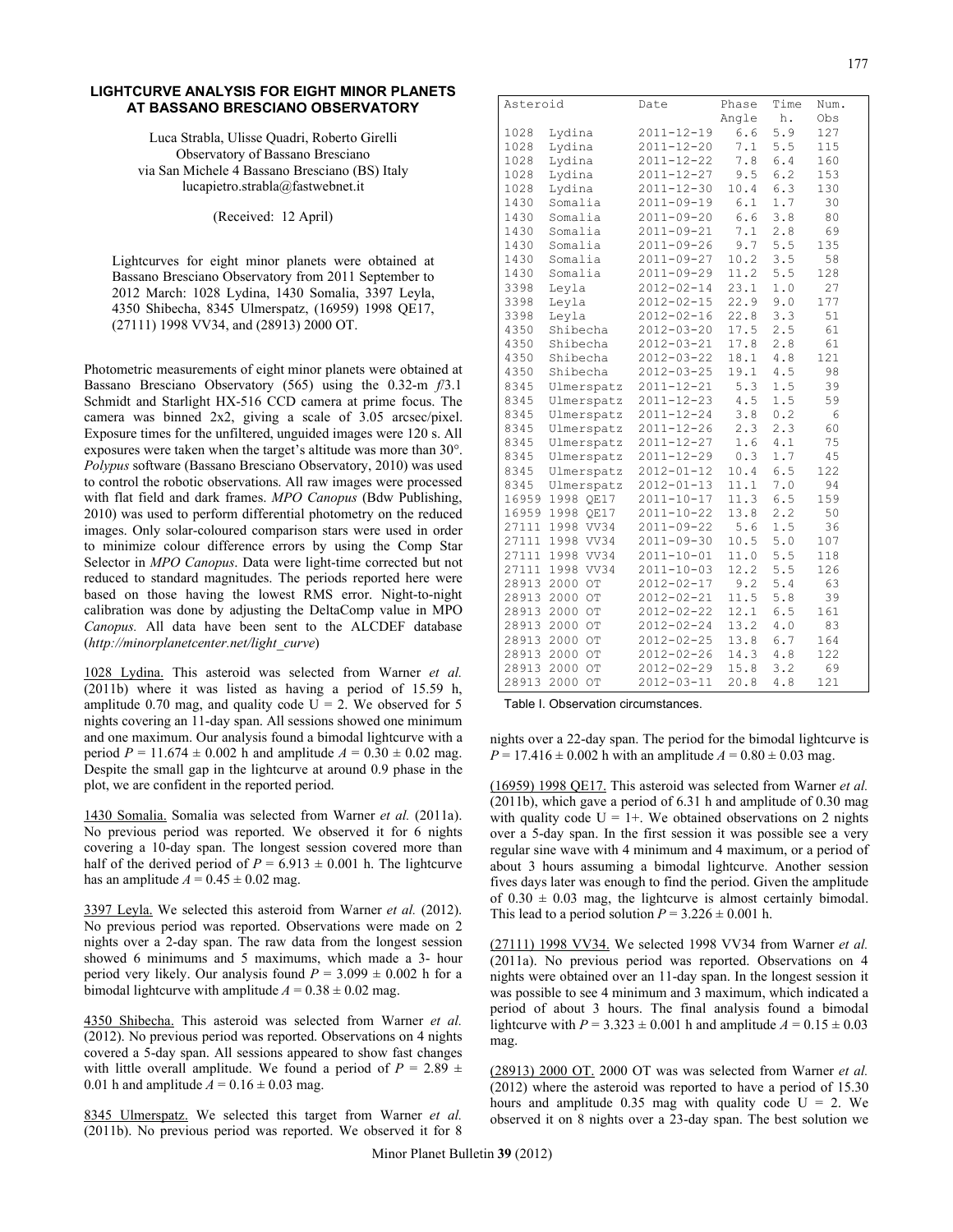178

found was for a bimodal lightcurve with a period of  $P = 13.754 \pm 10^{-10}$ 0.002 h and amplitude  $A = 0.32 \pm 0.02$  mag.

## References

Bassano Bresciano Observatory (2010). Polypus software, v1.5. *http://www.osservatoriobassano.org /testi/automazione.htm*

Bdw Publishing (2010). *MPO Canopus* software, v 10.4.0.20. *http://minorplanetobserver.com*

Warner, B.D., Harris, A.W., Pravec, P., Durech, J., and Benner, L.A.M., (2011a). "Lightcurve Photometry Opportunities: 2011 July-September." *Minor Planet Bulletin* **38**, 174-179.

Warner, B.D., Harris, A.W., Pravec, P., Durech, J., and Benner, L.A.M., (2011b). "Lightcurve Photometry Opportunities: 2011 October-December." *Minor Planet Bulletin* **38**, 224-229.

Warner, B.D., Harris, A.W., Pravec, P., Durech, J., and Benner, L.A.M., (2012). "Lightcurve Photometry Opportunities: 2012 January-March." *Minor Planet Bulletin* **39**, 31-34.

Warner, B.D. (2006). *A Practical Guide to Lightcurve Photometry and Analysis*. Springer: New York.